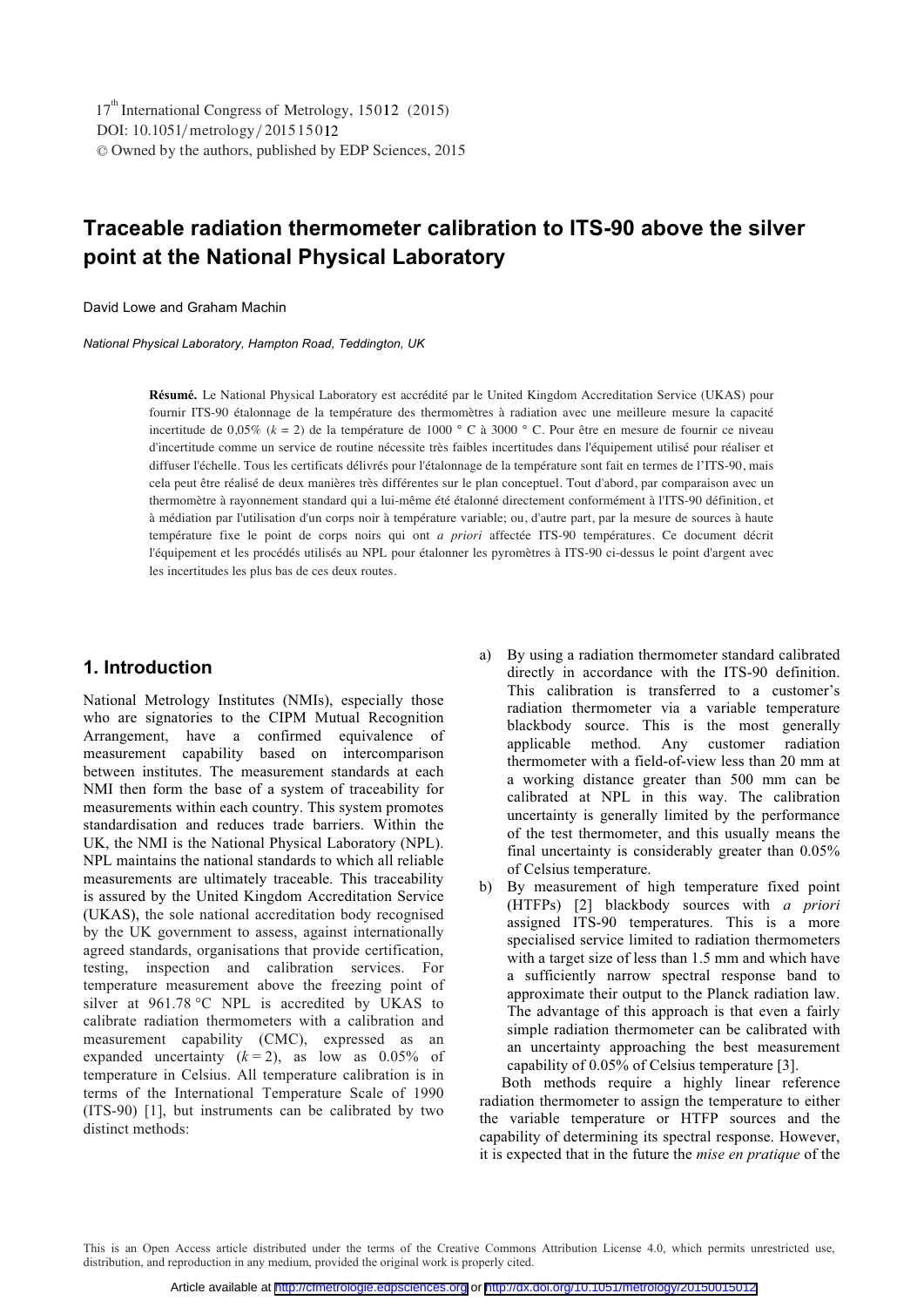definition of the kelvin (*MeP*-K) [4,5] will provide defined melting temperature values and uncertainties for HTFPs as a formal approximation to the kelvin, and remove both these requirements, since thermometers can be calibrated directly against the HTFPs. At that time, the second method will become much simpler to realise, and much of the equipment and procedure for realising the ITS-90 could become redundant. This paper describes the methodology required for both routes.

## **2. Scale Realisation**

A primary scale requires that it is established in terms of the definition of the unit. For ITS-90 this means using Planck's law to give the ratio of spectral radiance *L*<sup>λ</sup> emitted by an object of unknown temperature,  $T_{90}$ , to that emitted by an object at a specified reference temperature *T90(X)* [1]

$$
\frac{L_{\lambda}(T_{90})}{L_{\lambda}[T_{90}(X)]} = \frac{\exp(c_2[\lambda T_{90}(X)]^{-1}) - 1}{\exp(c_2[\lambda T_{90}]^{-1}) - 1} \tag{1}
$$

where  $T_{90}(X)$  is the freezing temperature of either silver, gold or copper and  $c_2$  is the second radiation constant. At NPL ultimate traceability is to the freezing temperature of copper using a fixed-point blackbody cell in a three-zone furnace, which itself has been validated by direct or indirect comparison to other NMIs [6]. The copper point cell has a 3 mm aperture with an emissivity 0.99998  $\pm$ 0.00001 and contains 345 g of 99.9999% pure copper.

#### **2.1 By comparison to a calibrated standard**

In brief, at NPL a KE- Technologie GmbH LP3 radiation thermometer [7] fitted with an apochromate objective lens [8] is used as the reference radiation thermometer and hence the foundation of the NPL ITS-90 realisation above the silver point. It operates at independent wavelengths of 650 nm and 900 nm, has a very well defined target size of less than 1 mm with a very low size-of-source effect (SSE), and is linear to better than 5 parts in  $10^4$  across signals that vary by 4 orders of magnitude. The LP3 is characterised for these parameters and then calibrated using the copper point reference blackbody. The LP3 is then used to assign a temperature to a Thermogauge dual blackbody radiance source, which can be used as a radiance source up to 3000 °C for calibration of radiation thermometers.

### *2.1.1 Determination of the LP3 Spectral response*

A monochromator and a tungsten ribbon lamp (TRL) as a source are used for this measurement. The TRL, which can be interchanged with a spectral line source, illuminates the monochromator input slit. The LP3 is focussed on the output slit. The LP3 can be set with no interference filter in its optical path. The monochromator is scanned with no filter while the LP3 output is recorded, first with the line source and then with the TRL. The scan with the TRL is repeated with the interference filter in position. The relative spectral response (which here

includes the detector response) is simply the ratio of the LP3 filtered and open signals. The line source allows the wavelength correction for the monochromator to be determined. For a stable narrow band filter the uncertainty in this correction and reliable estimation of the filter's out-of-band transmission are the dominant contributions to the uncertainty; and wavelength calibration is the dominant contributor to the overall uncertainty budget. The overall instrument response depends both on the filter and detector response and also the Planck function that describes the radiance of the measurand. The spectral response therefore changes with the temperature of the measurand and this dependence is accounted for by use of an effective wavelength

$$
\lambda_{eff} = A + B/T \tag{2}
$$

where *A* is related to the central wavelength and *B* describes the change in apparent wavelength. The wavelength used in solving (1) is the mean of the effective wavelengths at  $T_{90}$ (X) and  $T_{90}$ ,  $\overline{\lambda_{eff}}$  which requires iteration to successively closer approximations to  $\overline{\lambda_{eff}}$ . A full spectral response calibration of the LP3 is carried out every two years.



Figure 1. The filter in, filter out and line source spectra for the LP3 650 nm filter allow its effective wavelength to be determined with an uncertainty of 0.065 nm

#### *2.1.2 Size-of-source effect*

The next largest uncertainty arises from the influence of signal originating from outside the LP3's nominal fieldof-view but which is scattered such that it reaches the detector and causes an additional signal, characterised by the SSE. As a consequence of the SSE the signal will increase with the size of the source which the thermometer is measuring (for hot sources). The increase in signal with source diameter is shown in Figure 2. The SSE is checked annually as any contamination of optical components will increase this uncertainty.

#### *2.1.3 Non-linearity*

Silicon photodiodes are extremely linear, but a limit of 0.05% signal is placed on the linearity and annual checks are made to make sure that any non-linearity is within this limit.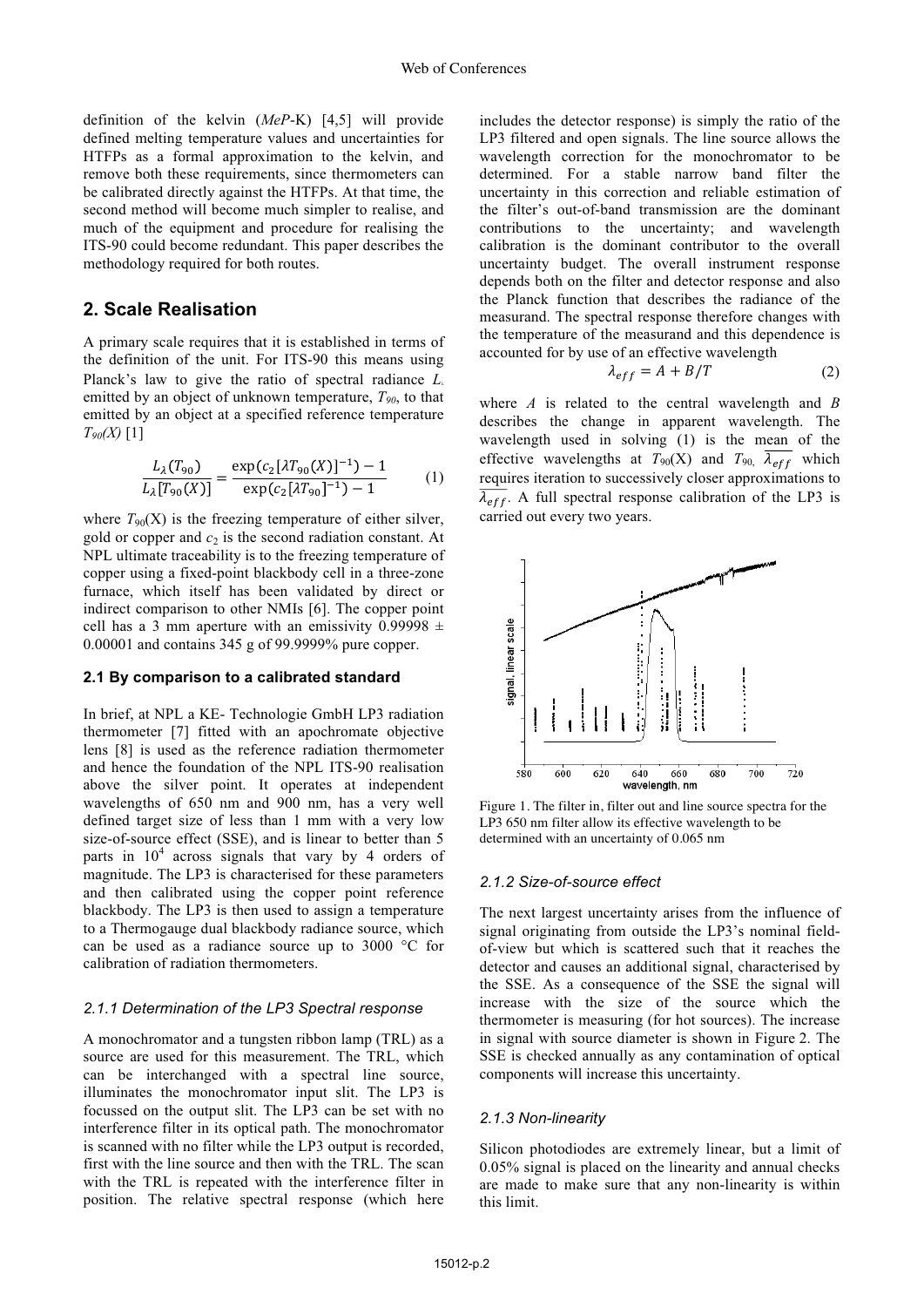### *2.1.4 Other contributions*

With decreasing impact on the overall uncertainty of the scale realisation the following contributions are allowed for: determination of reference photocurrent using the copper fixed-point cell, drift between the 6-monthly determination of the reference photocurrent, and switching between amplifier gains. The LP3 itself is temperature stabilised and is used in a laboratory controlled to  $22 \pm 2$  °C, with due allowance in the uncertainty budget made for changes in filter temperature within this range.



Figure 2. Size-of-source effect of LP3 thermometer showing excess signal fraction measured relative to a 3 mm diameter source.

#### **2.2 By use of high temperature fixed-point cells**

It was noted above that various time intensive assessments of the various key parameters for the LP3 have to be carried out at intervals ranging from 6-months to 2-years to enable the device to operate to the CMC uncertainties. This phasing allows for the possibility of arranging for all evaluations to coincide which means that the LP3 has, immediately after these assessments, its optimum low uncertainty performance. For example the drift components in the uncertainty budget are negligible immediately after calibration. At this time, immediately after determination of spectral response, the LP3 is used to assign temperatures to stable HTFP reference standards.

#### *2.2.1 High temperature fixed points*

The HTFP reference standards accepted for UKAS accredited calibration use are fixed-point cells of rhenium-carbon (nominally 2474 ºC), platinum-carbon (1738 ºC) and cobalt-carbon (1324 ºC). It has been established that the eutectic melting temperatures of these HTFPs are stable [9] and highly reproducible [10]. At NPL, their ITS-90 temperature can be determined with  $k = 2$  uncertainties of 0.018% for Co-C, 0.023% for Pt-C and for 0.035% Re-C, where the uncertainty is in terms of percentage of degrees Celsius temperature. With the ITS-

90 temperatures of these fixed point cell determined these sources can be used as calibration references to directly realise a scale at the UKAS accredited level of 0.05% for a suitable customer thermometer. The fixed points are checked on an annual basis and a full recalibration is carried out every two years to coincide with the standard radiation thermometer wavelength calibration.

### *2.2.2 Interpolated scale*

The ITS-90 above the silver point is based on extrapolation, but using three HTFPs with assigned ITS-90 temperatures an interpolation based scheme, using the Sakuma-Hattori equation [11], relates the temperature *T* to the signal *S* with three adjustable parameters: *A*, *B* and *C* by

$$
S = \frac{C}{exp(c_2/(AT+B))-1}
$$
 (3)

This equation is based on Planck's radiation law with the assumption that the wavelength  $\lambda$  at a source radiance temperature T can be modelled by  $\lambda = A + B/T$ , which is clearly related to the effective wavelength given by (2) above. The parameter *B* arises from the finite bandwidth of the filter. It is also possible to determine *B* by, for example, using manufacturers' data for filter and detector response, in a way that is reasonably insensitive on the temperature so determined, and in that case only two calibration points are needed.

# **3. Calibration of customer thermometers**

The two approaches to scale realisation described in Sections 2.1 and 2.2 above are the basis for calibrating customer radiation thermometers at NPL.

In the first case, the calibrated LP3 is used to assign a temperature to a Thermogauge blackbody radiance source which acts as a transfer to assign a calibration to the customer instrument. Customer radiation thermometers with a field-of-view up to 12 mm  $(20 \text{ mm to } 2500 \text{ °C})$ can be calibrated using this approach. The calibration uncertainty includes the calibration of the standard radiation thermometer, and the uniformity, stability and emissivity of the variable temperature blackbody source. Finally, the assessed uncertainty of the customer thermometer is added, with components for repeatability, resolution and SSE. If the device has previously been calibrated, the reason for any significant change in calibration (if detected) is investigated.

In the second case some combination of the primary copper point and calibrated HTFPs is used. Provided the spectral response is known to certain limits three HTFPs are used, though in principle two fixed points suffice [12]. All the fixed-point cells have apertures of 3 mm and so this method is limited to radiation thermometers with a field-of-view of 1.5 mm or less. Because of the small number of options for suitable thermometers NPL has